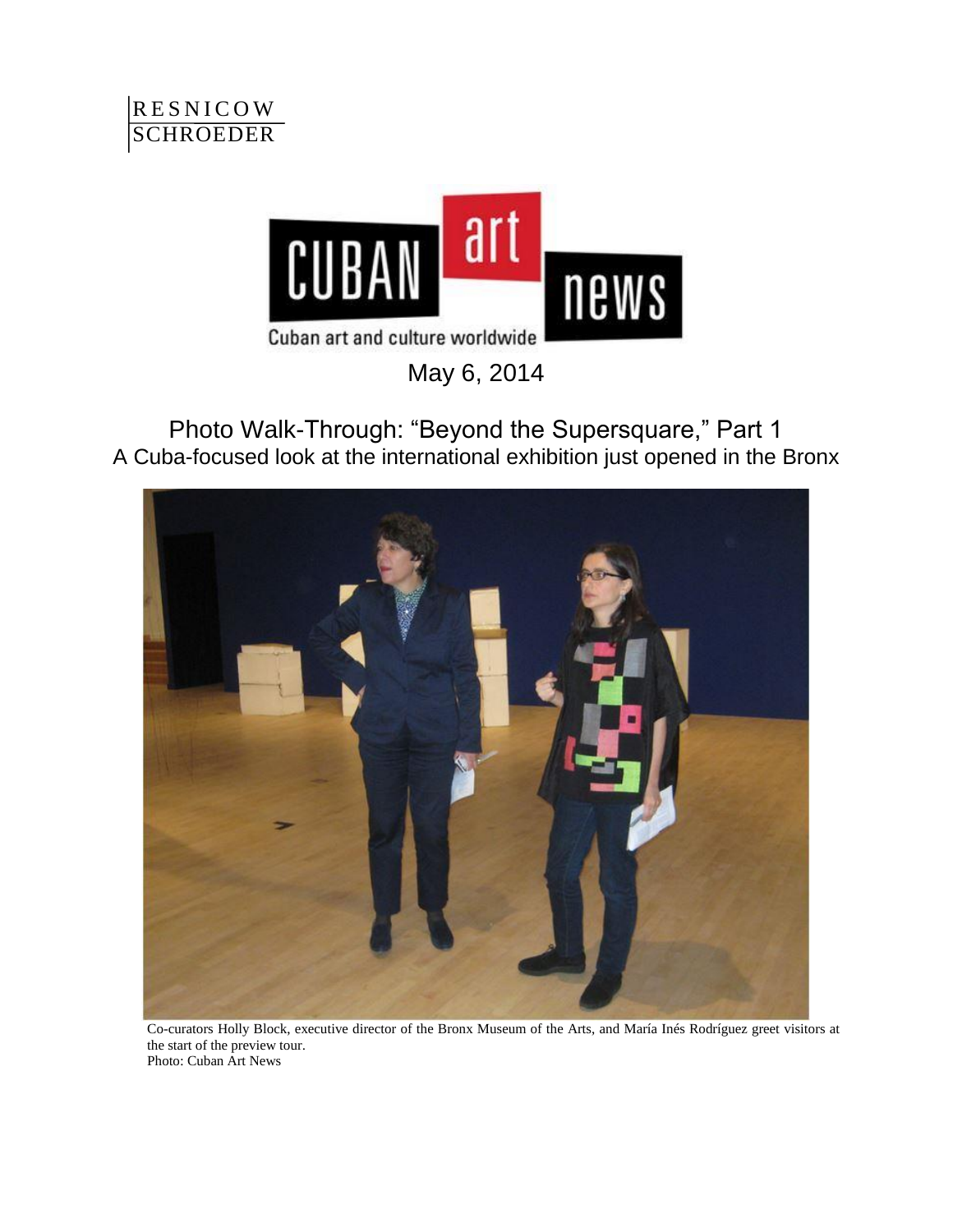Last week, co-curators Holly Block and María Inés Rodríguez gave a preview tour of *Beyond the Supersquare*, the new show at the Bronx Museum of the Arts. An international look at the influence of Latin American and Caribbean modernist architecture on contemporary art, features more than 60 works by more than 30 artists from the Americas, the Caribbean, and Europe. It includes several artists from Cuba—so many that we couldn't fit all the photos into one article, so Part 2 follows immediately after Part 1.

The curators started their tour by referencing Brasilia, the modernist capital whose basic unit of residential urban planning, the *super quadra*, inspired the show's title. But while architects like Oscar Niemeyer, Mies van der Rohe, and Le Corbusier are a presence in the exhibition, they aren't its focus. "What we're interested in," said Block, "is artists' responses, their feedback—whether positive or negative—to this modernism." That feedback includes critiques of political, social, economic issues as well as imaginative and at times humorous responses to modernist design and its history.



Photo: Cuban Art News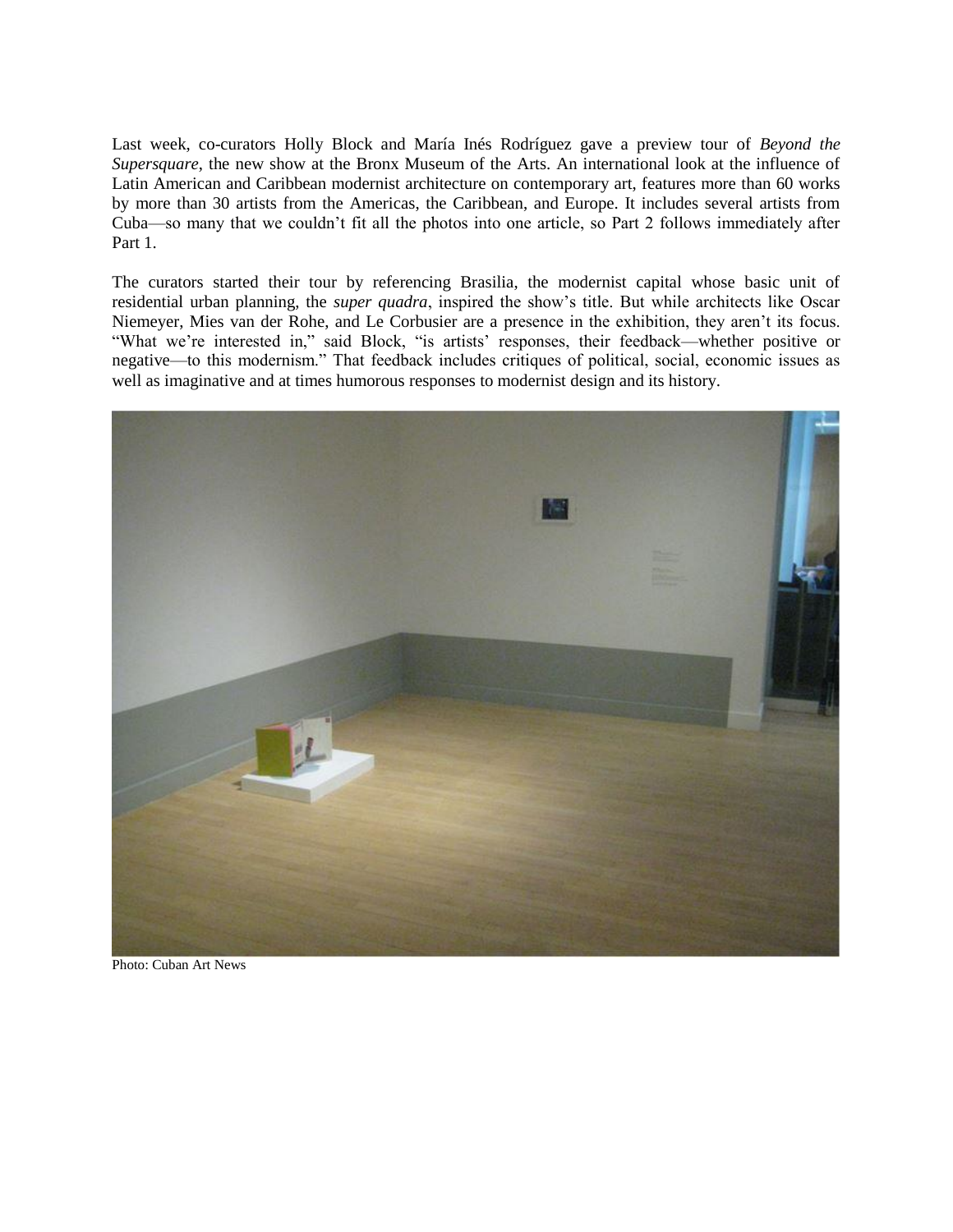

Photo: Cuban Art News

Works in the opening gallery include Jorge Pardo's *Ten People, Ten Books*, a project begun in 1994. Positioned on a shallow plinth close to the floor, the book includes 10 pages of architectural drawings and an essay by Pardo that also explore principles of color and form found in painting.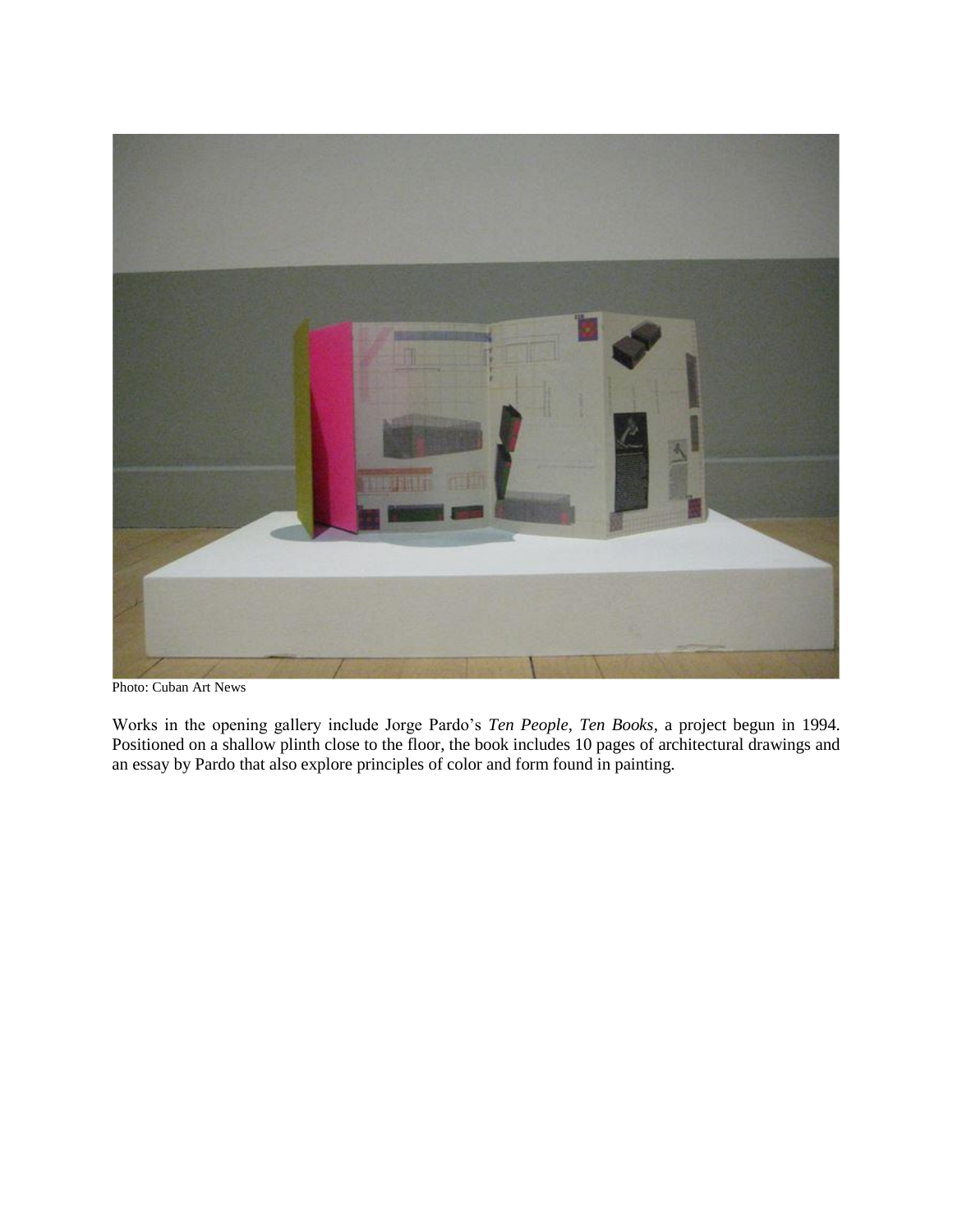

Photo: Cuban Art News

Also on view in the first gallery: *Bunker Series 004* and *Bunker Series 005*, both 2013, a collaboration between Maria Martínez-Cañas and Rafael Domenech. Starting with images taken from Paul Virilio's book *Bunker Archeology*, depicting bunkers used in World Wars I and II, the artists overlaid the photos with geometric forms in watercolor and paper.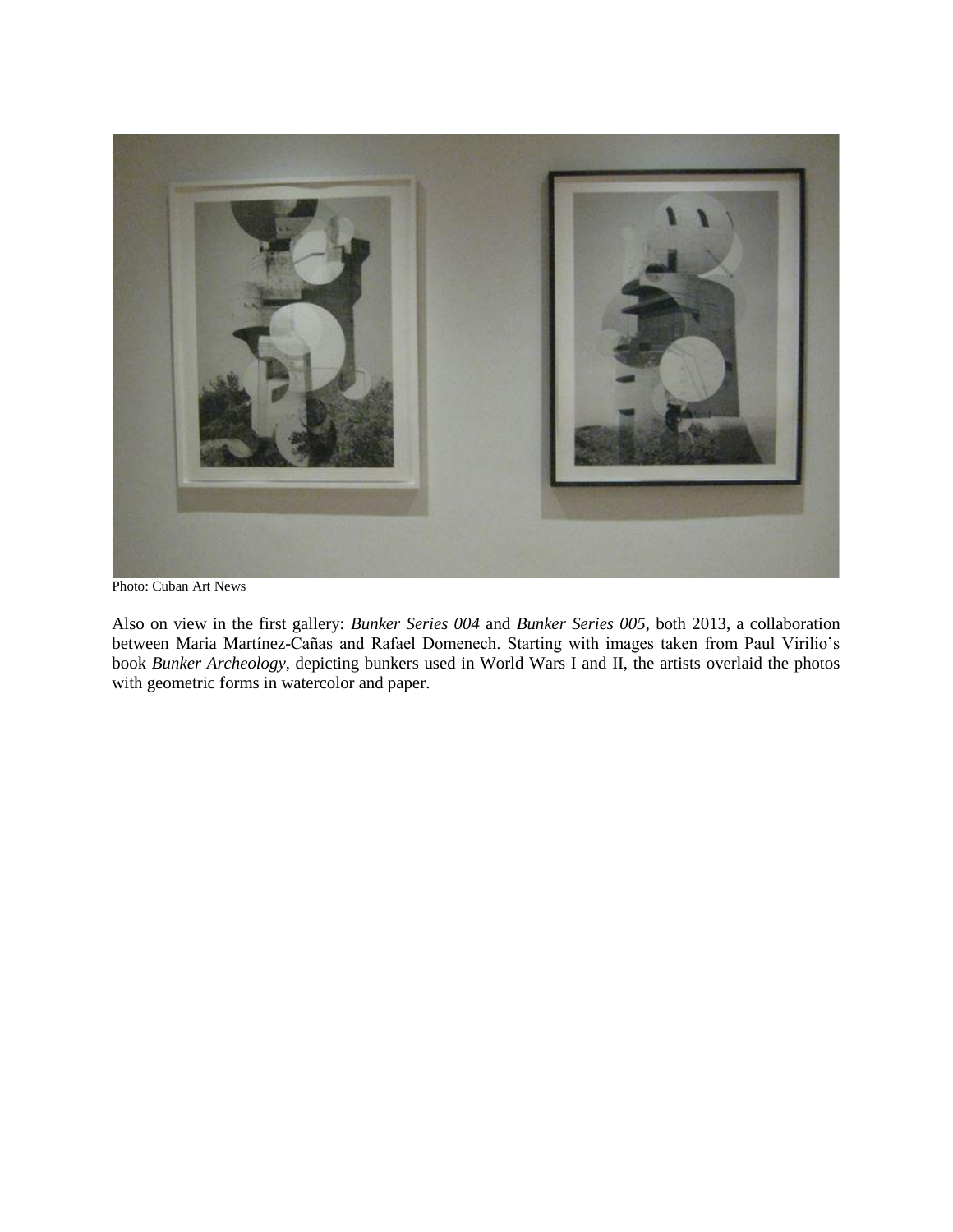

Photo: Cuban Art News

The collage overlay is visible in a close-up detail of *Bunker Series 005*.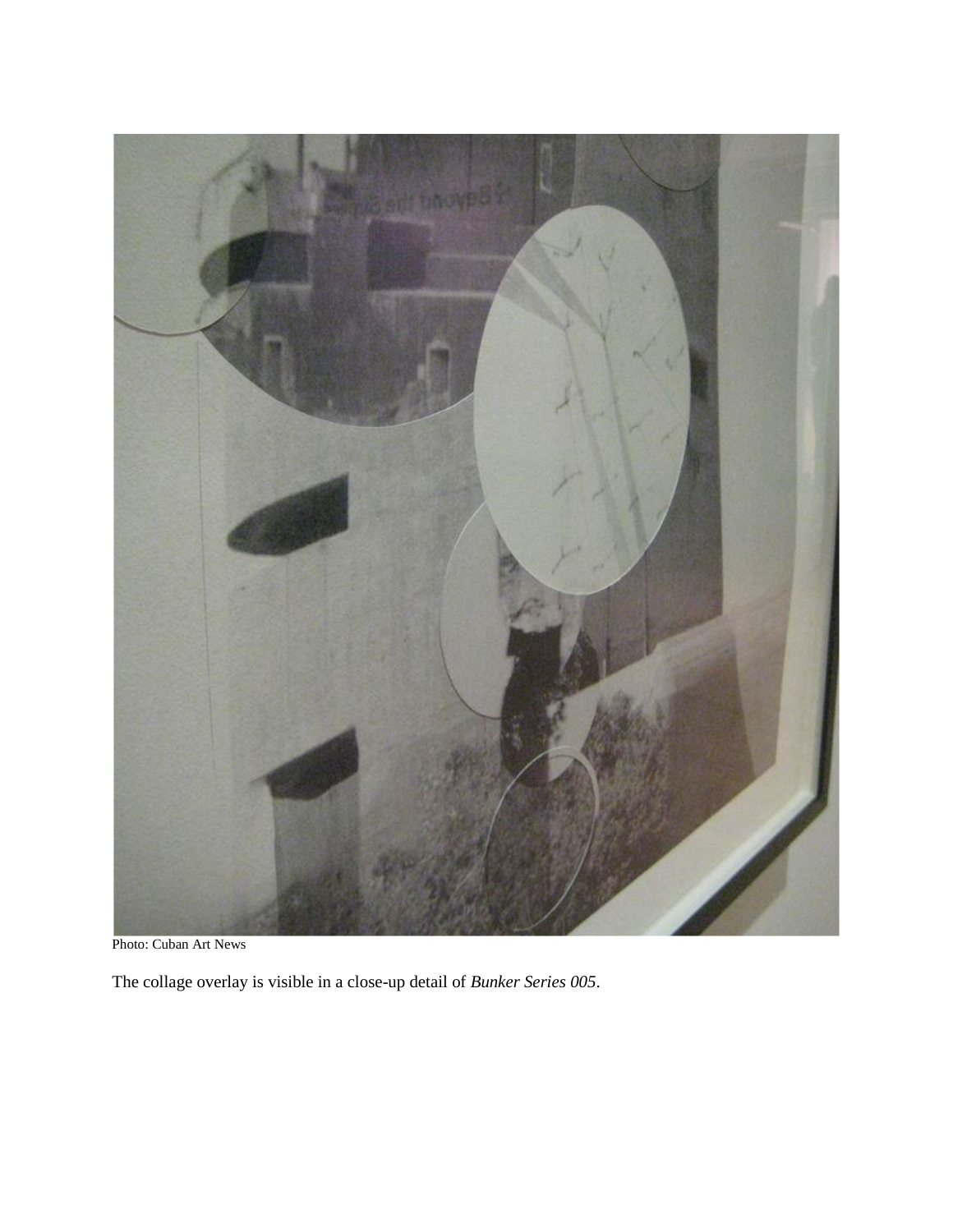

Photo: Cuban Art News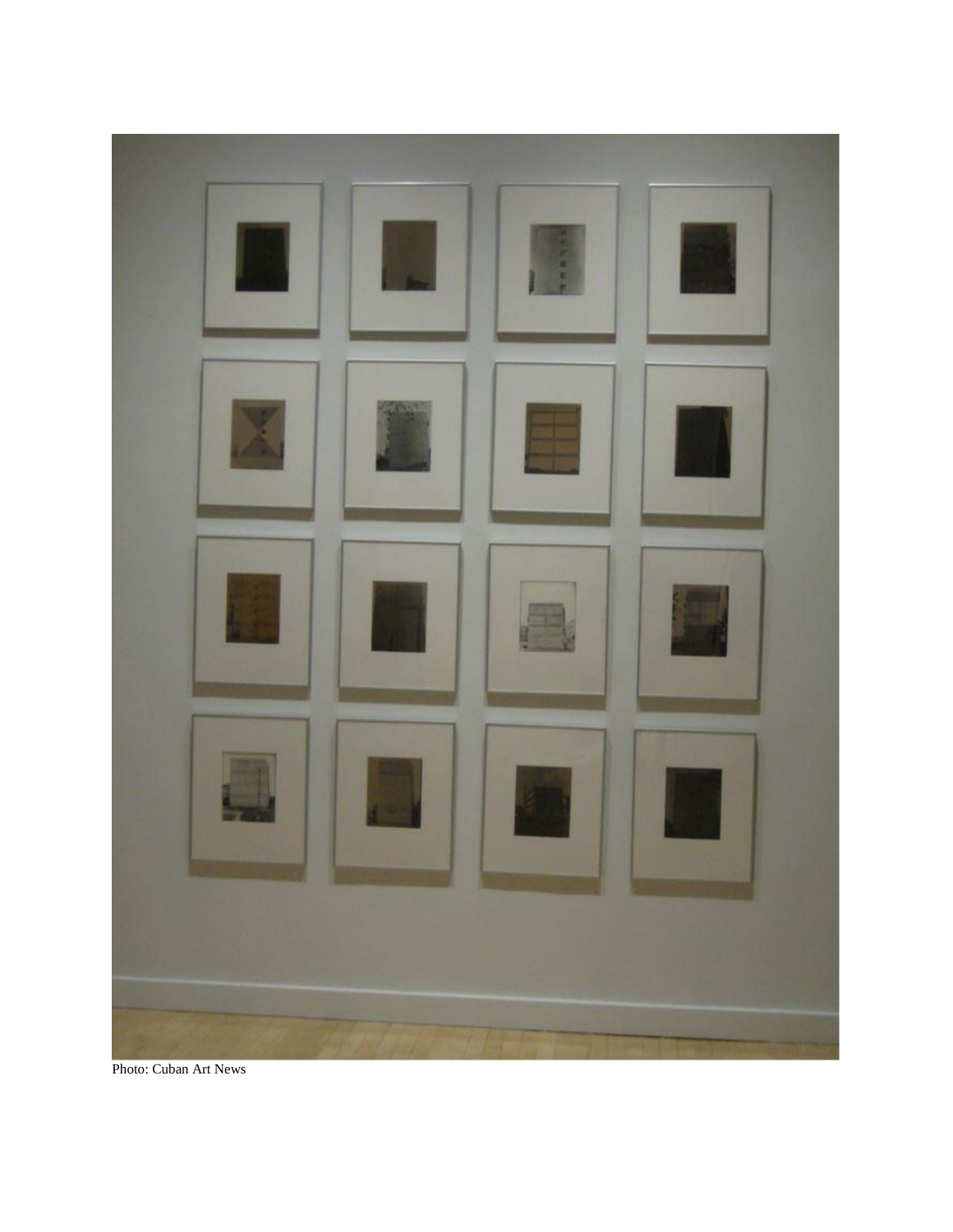Two works by Manuel Piña are included in *Beyond the Supersquare*. *Of Constructions and Utopias II*, 2000, shown here, is a grid of 16 framed images depicting housing built by Cuban micro-brigades—a utopian project to alleviate the housing crisis, using primarily untrained volunteer construction crews—in the 1970s.



Photo: Cuban Art News

The photographs were accompanied by *The Hope and the Rope*, 2003, an eight-minute video about micro-brigade-built housing. Here, a frame from the video.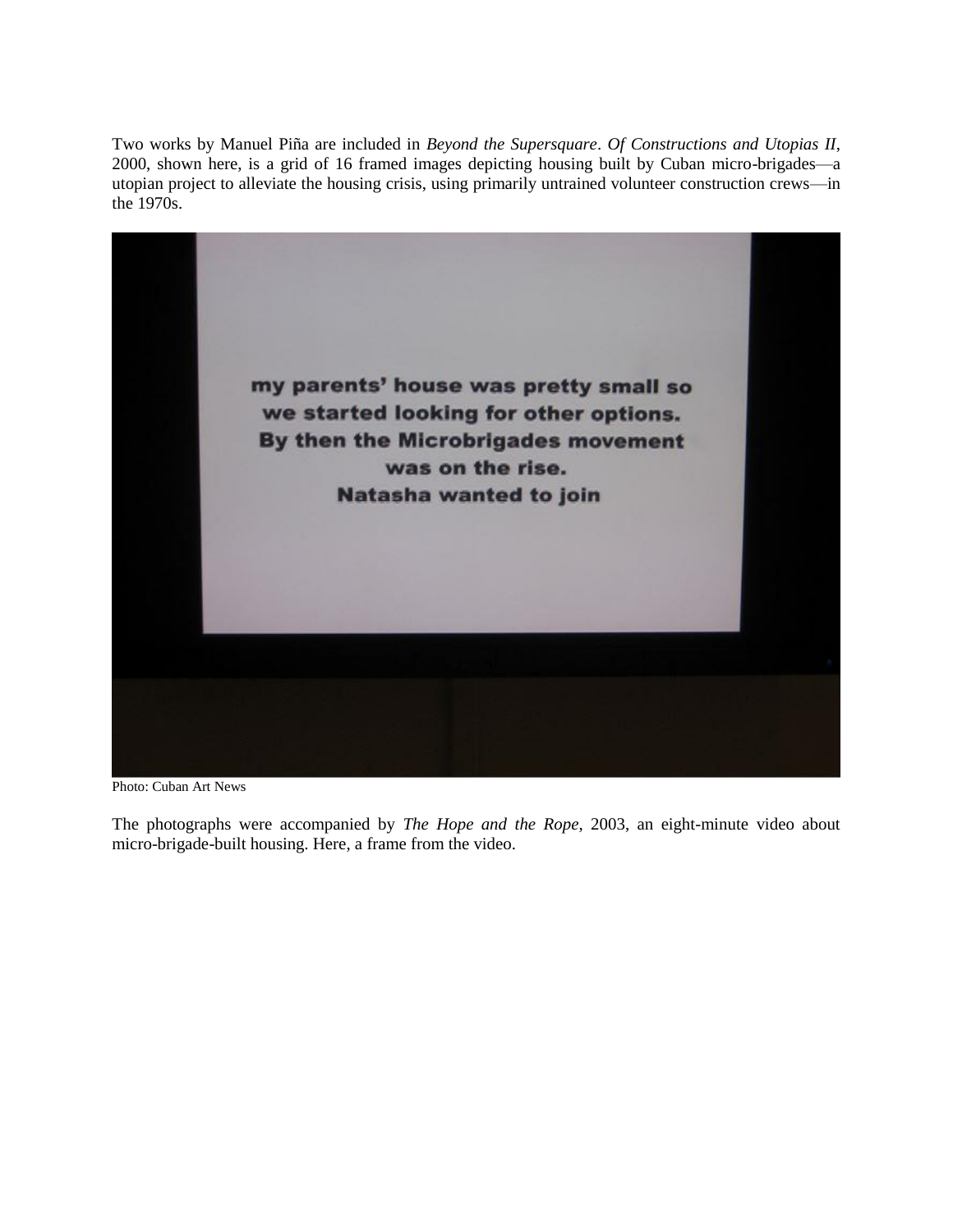

Photo: Cuban Art News

A suite of drawings by Alexandre Arrechea humorously transforms four of Havana's modernist icons for other uses. Left to right: *Opening Ceremony – "Riviera," Opening Ceremony – "Trampolin," Opening Ceremony – "FOCSA,"* and *Opening Ceremony – "Habana Libre,"* all 2003.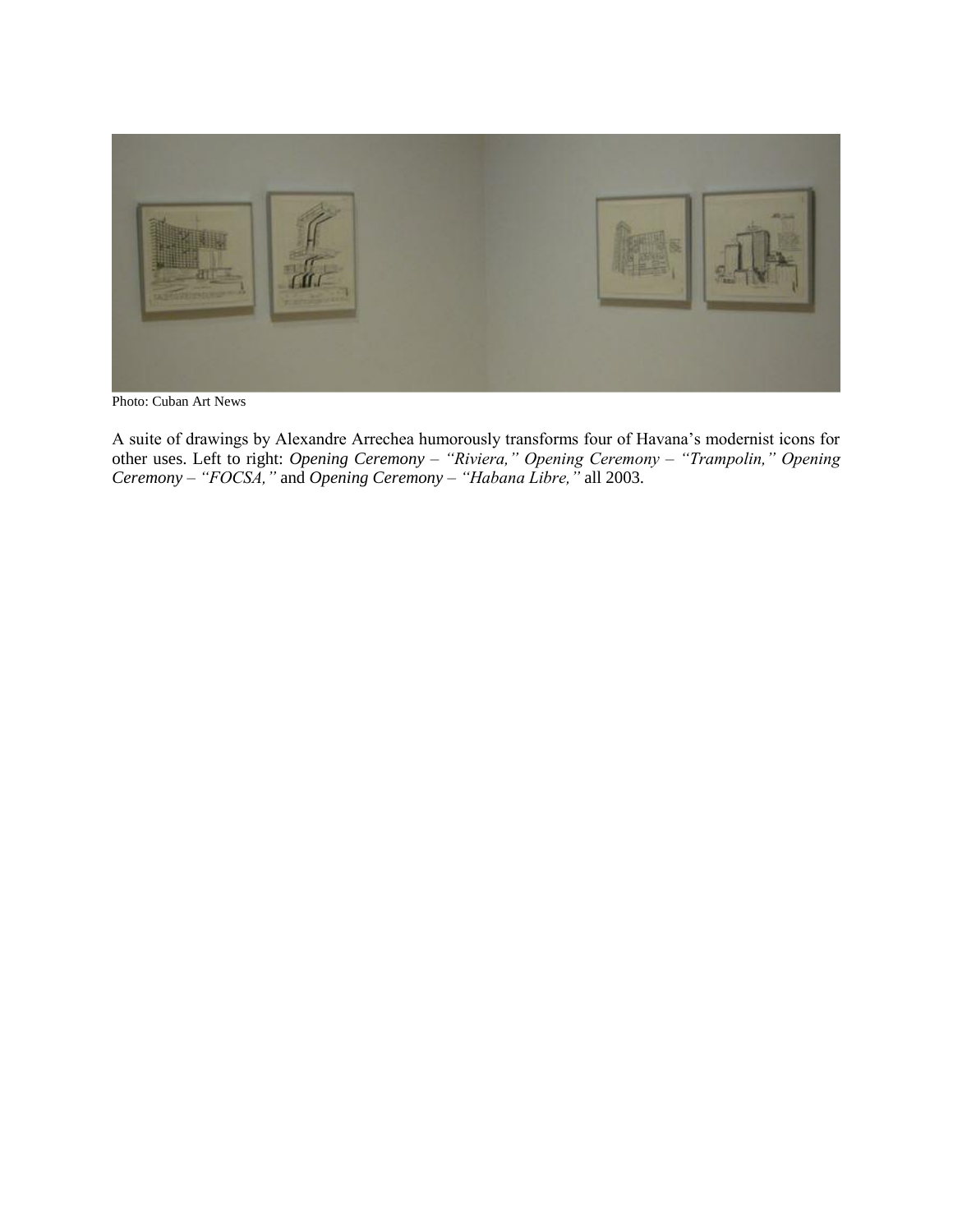

Photo: Cuban Art News

A closer look at Alexandre Arrechea, *Opening Ceremony – "Trampolin*," 2003.